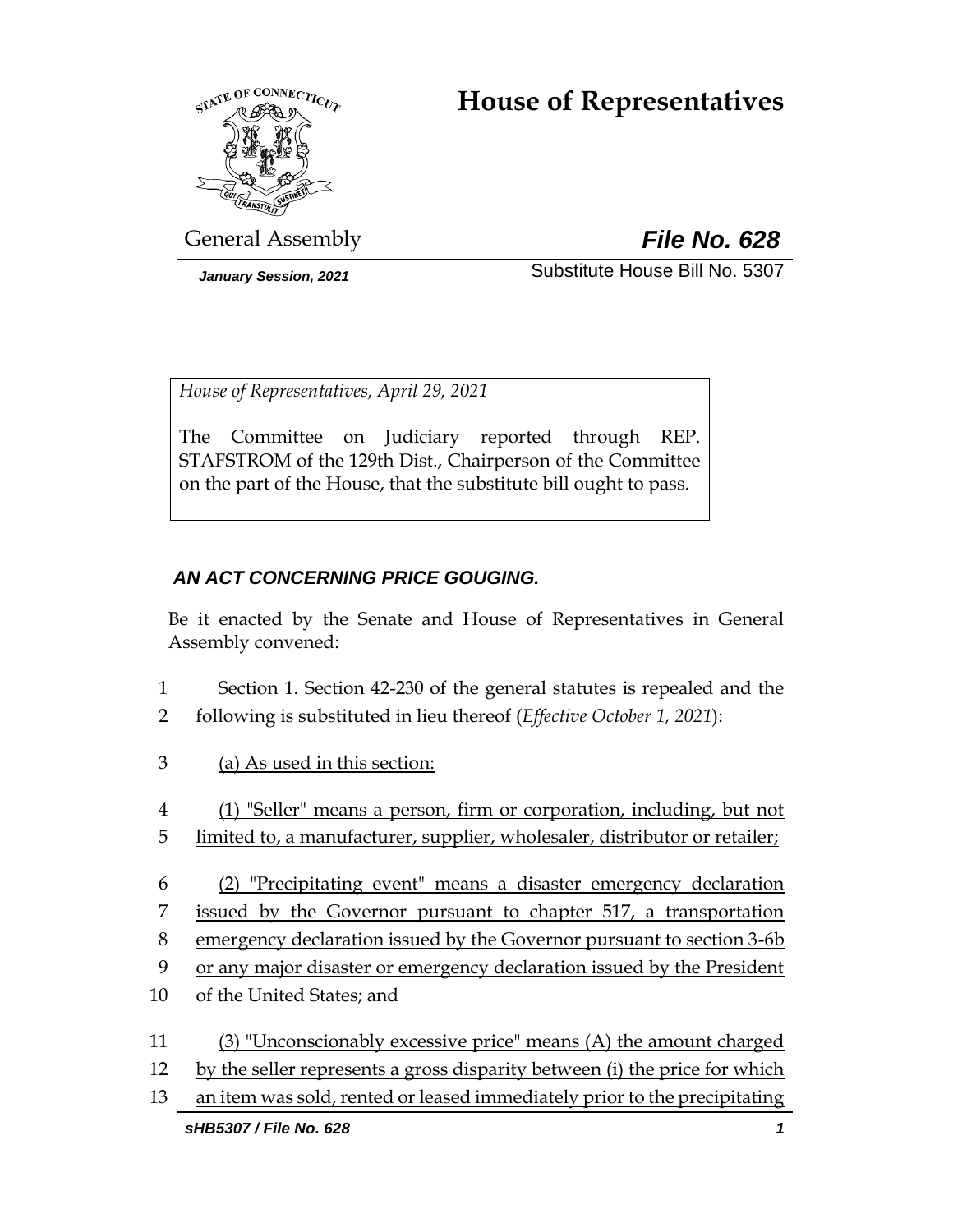event and when the precipitating event was reasonably anticipated, and (ii) the price for which such item is being sold, rented or leased during the period in which such precipitating event is in effect*,* and (B) the amount charged by the seller is not attributable to additional costs incurred by the seller in connection with the sale, rental or lease of an 19 <u>item.</u> (b) No **[**person, firm or corporation**]** seller shall **[**increase the price of**]**

 sell, rent or lease, or offer to sell, rent or lease any item **[**which such person, firm or corporation sells or offers for sale at retail**]** within the 23 chain of distribution for an amount that represents an unconscionably excessive price at any location in an area which is the subject of any **[**disaster emergency declaration issued by the Governor pursuant to chapter 517, any transportation emergency declaration issued by the Governor pursuant to section 3-6b or any major disaster or emergency declaration issued by the President of the United States, until the period of emergency or disaster**]** precipitating event until the precipitating event is declared by the Governor or the President to be at an end. **[**Nothing in this section shall prohibit the fluctuation in the price of items sold at retail which occurs during the normal course of business.**]** Any person, firm or corporation which violates any provision of this section shall be fined not more than ninety-nine dollars. Any violation of the provisions of this section shall be deemed an unfair or deceptive trade practice under subsection (a) of section 42-110b.

| sections: | This act shall take effect as follows and shall amend the following |        |  |  |  |  |  |
|-----------|---------------------------------------------------------------------|--------|--|--|--|--|--|
|           | $\vert$ Section 1 $\vert$ October 1, 2021                           | 42-230 |  |  |  |  |  |

*JUD Joint Favorable Subst.*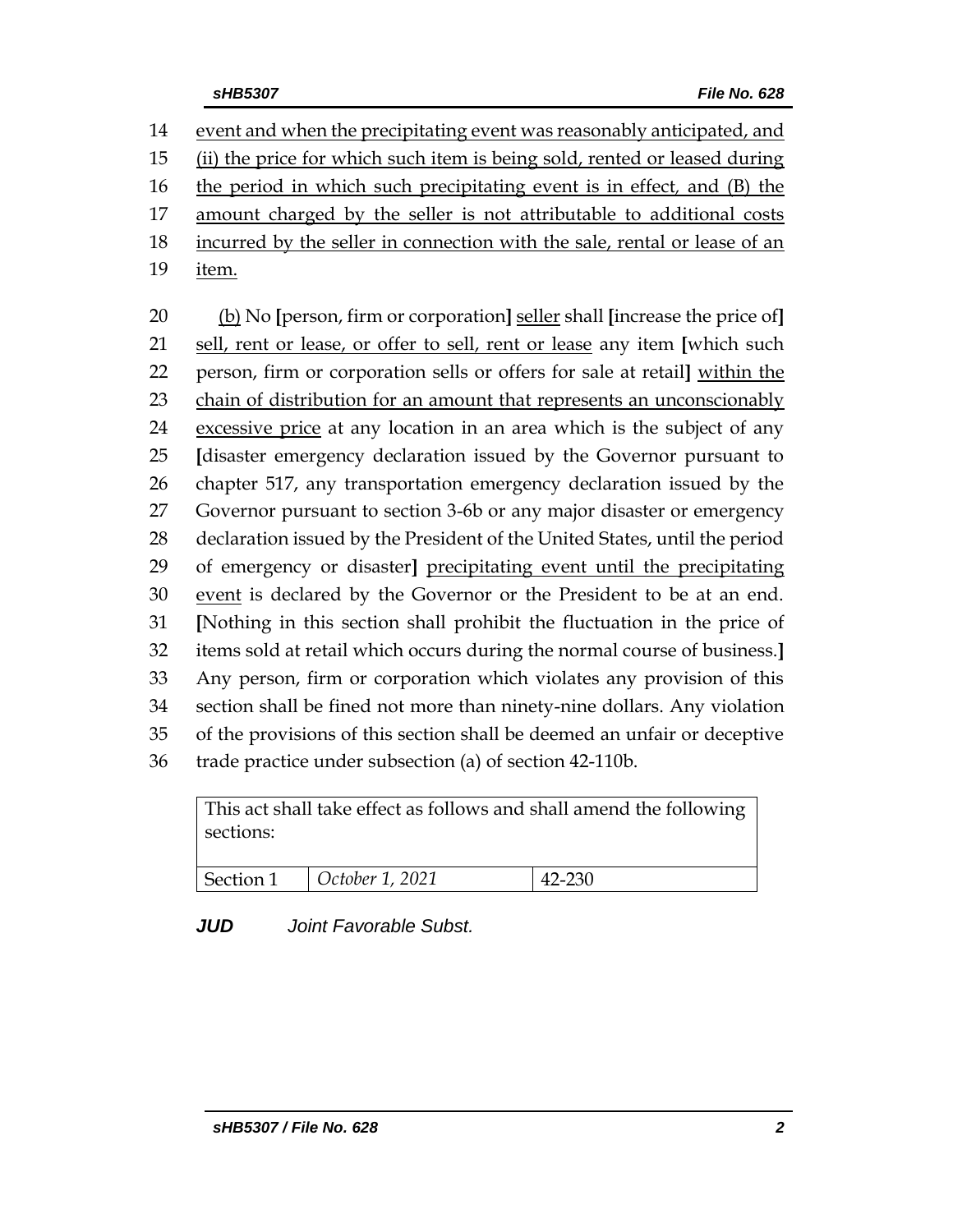*The following Fiscal Impact Statement and Bill Analysis are prepared for the benefit of the members of the General Assembly, solely for purposes of information, summarization and explanation and do not represent the intent of the General Assembly or either chamber thereof for any purpose. In general,*  fiscal impacts are based upon a variety of informational sources, including the analyst's professional *knowledge. Whenever applicable, agency data is consulted as part of the analysis, however final products do not necessarily reflect an assessment from any specific department.*

#### *OFA Fiscal Note*

#### *State Impact:*

| <b>Agency Affected</b>        | <b>Fund-Effect</b> | FY 22 \$  | FY 23 \$  |
|-------------------------------|--------------------|-----------|-----------|
| Consumer Protection, Dept.    | GF - Potential     | 143,884   | 148,201   |
|                               | Cost               |           |           |
| State Comptroller - Fringe    | GF - Potential     | 59.424    | 61,207    |
| Benefits <sup>1</sup>         | Cost               |           |           |
| Resources of the General Fund | GF - Potential     | See Below | See Below |
|                               | Revenue Gain       |           |           |

Note: GF=General Fund

#### *Municipal Impact:* None

#### *Explanation*

The bill defines price gouging during declared emergencies and expands the price gouging law resulting in a potential cost and potential revenue gain to the state described below.

The bill expands the price gouging law beyond the retail sale of consumer goods to other supply chain transactions, and to rental and lease transactions resulting in a potential cost to the Department of Consumer Protection (DCP). If this expansion results in more or lengthier investigations, DCP may need to hire one attorney and one special investigator for a salary cost of \$143,884 in FY 22 and \$148,201 in FY 23 and fringe benefit costs of \$59,424 in FY 22 and \$61,207 in FY 23. Price gouging is defined as a Connecticut unfair trade practice under current law.

<sup>&</sup>lt;sup>1</sup>The fringe benefit costs for most state employees are budgeted centrally in accounts administered by the Comptroller. The estimated active employee fringe benefit cost associated with most personnel changes is 41.3% of payroll in FY 22 and FY 23.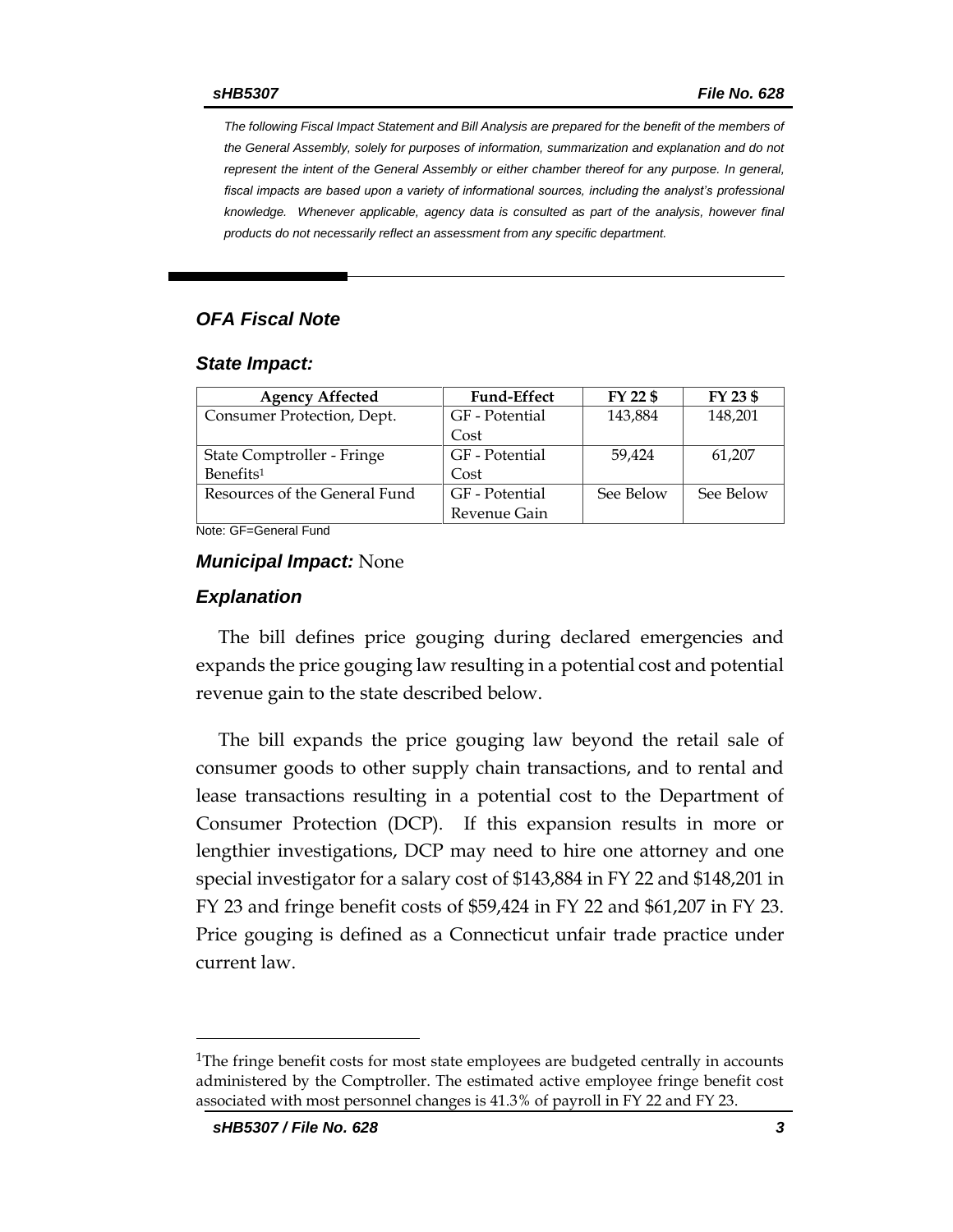The bill may result in a revenue gain to the resources of the General Fund, to the extent the Office of Attorney General brings actions in Court for violations of the bill's provisions. The extent of any revenue gain would depend on the number of cases brought by the Attorney General subject to the \$99 fine.

#### *The Out Years*

The annualized ongoing fiscal impact identified above would continue into the future subject to the number of violations.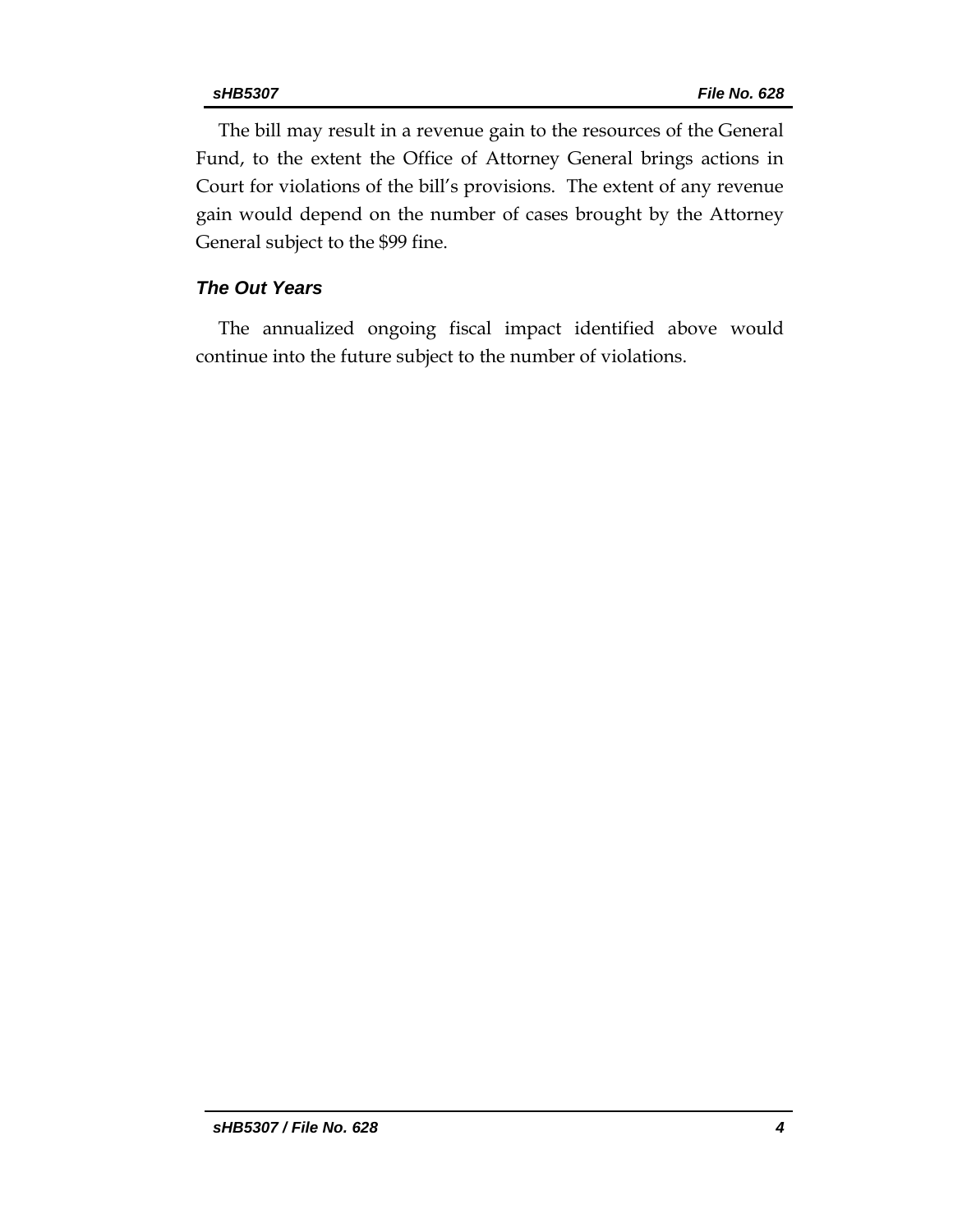# **OLR Bill Analysis sHB 5307**

## *AN ACT CONCERNING PRICE GOUGING.*

### **SUMMARY**

This bill defines price gouging during specified declared emergencies as charging an unconscionably excessive price (i.e., a price that is grossly different from the price before the emergency and that is not the result of additional acquisition costs). It also expands the price gouging law's application beyond the retail sale of consumer goods to other supply chain transactions (e.g., wholesale) and to rental and lease transactions.

The bill correspondingly extends existing law's price gouging enforcement provisions to the expanded definition. By law, price gouging law violators are subject to a fine of up to \$99 and deemed to have committed an unfair trade or deceptive practice (see BACKGROUND).

EFFECTIVE DATE: October 1, 2021

# **APPLICABILITY TO ADDITIONAL TRANSACTIONS**

Under current law, the price gouging law only applies to retail sales; it does not cover wholesale or supply chain transactions. The bill extends the prohibition on price gouging to manufacturers, suppliers, wholesalers, and distributors (referred to as "sellers").

The bill also extends the prohibition on price gouging to rental or lease transactions; currently, it applies only to sales.

### **PRICE GOUGING DEFINITION**

Current law prohibits sellers from increasing the price of any item sold at retail in a location subject to certain emergency declarations while the declaration is in effect, except if the seller can justify doing so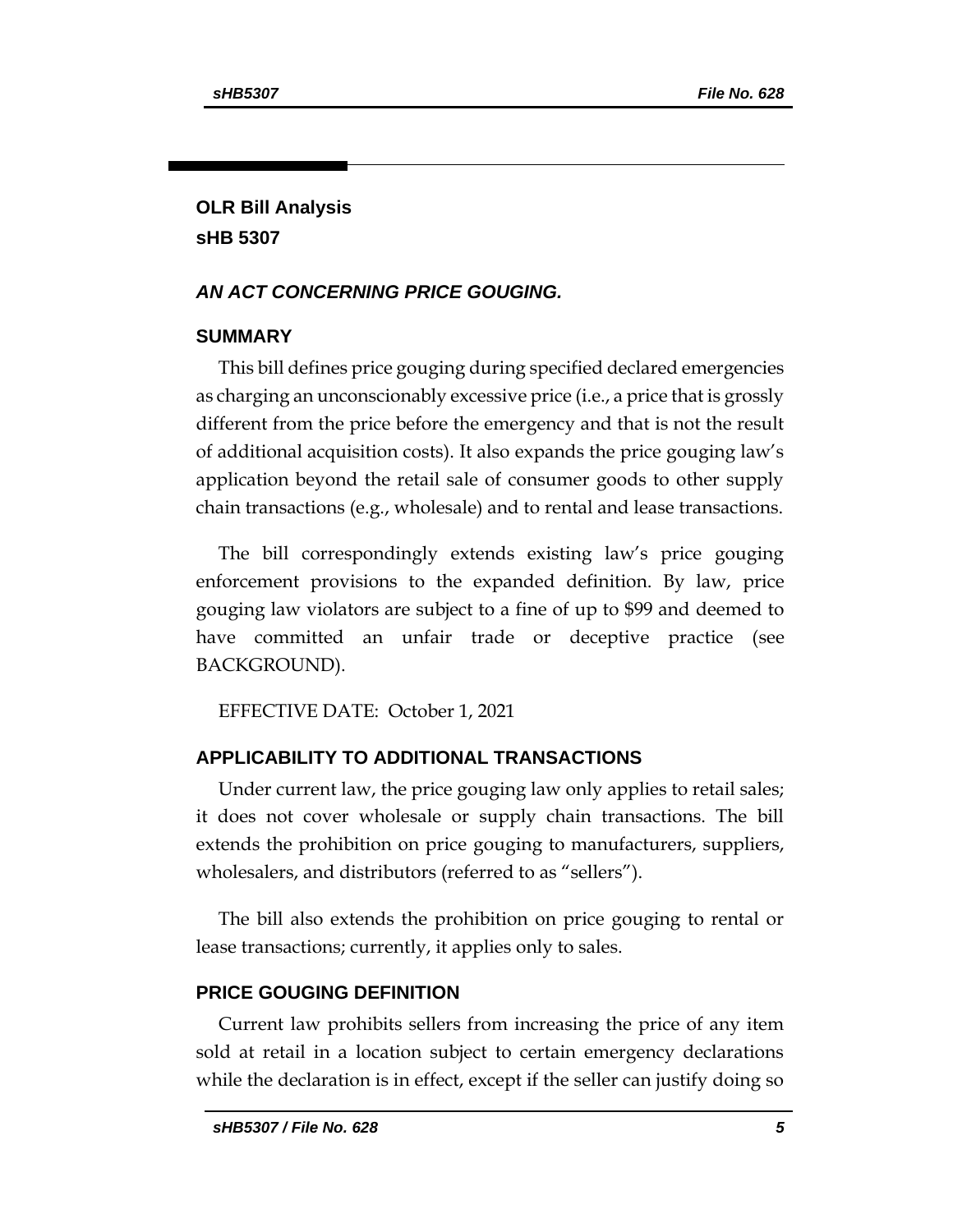as a price fluctuation that occurs during the normal course of business. The bill replaces this general provision with more specific provisions defining what constitutes prohibited price gouging behavior. The bill's prohibition applies during the same emergency declarations as current law (which the bill calls "precipitating events," see BACKGROUND).

Under the bill, price gouging is selling, renting, or leasing an item, or offering to do so, at an amount that represents an "unconscionably excessive price." An "unconscionably excessive price" means that the amount charged:

- 1. represents a gross disparity between (A) the price for which an item was sold, rented, or leased immediately prior to the precipitating event and when the precipitating event was reasonably anticipated and (B) the price for which such item is being sold, rented, or leased during the period in which such precipitating event is in effect and
- 2. is not attributable to additional costs the seller incurred in connection with the item's sale, rental, or lease.

#### **BACKGROUND**

#### *Legislative History*

The House referred the bill (File 3) to the Judiciary Committee, which reported a substitute that eliminates the provision specifying that the venue for the Connecticut Unfair Trade Practices Act (CUTPA) actions brought on the state's behalf is the Hartford judicial district.

#### *Connecticut Unfair Trade Practices Act (CUTPA)*

The law prohibits businesses from engaging in unfair and deceptive acts or practices. CUTPA allows the consumer protection commissioner to issue regulations defining what constitutes an unfair trade practice, investigate complaints, issue cease and desist orders, order restitution in cases involving less than \$10,000, enter into consent agreements, ask the attorney general to seek injunctive relief, and accept voluntary statements of compliance. It also allows individuals to sue. Courts may issue restraining orders; award actual and punitive damages, costs, and